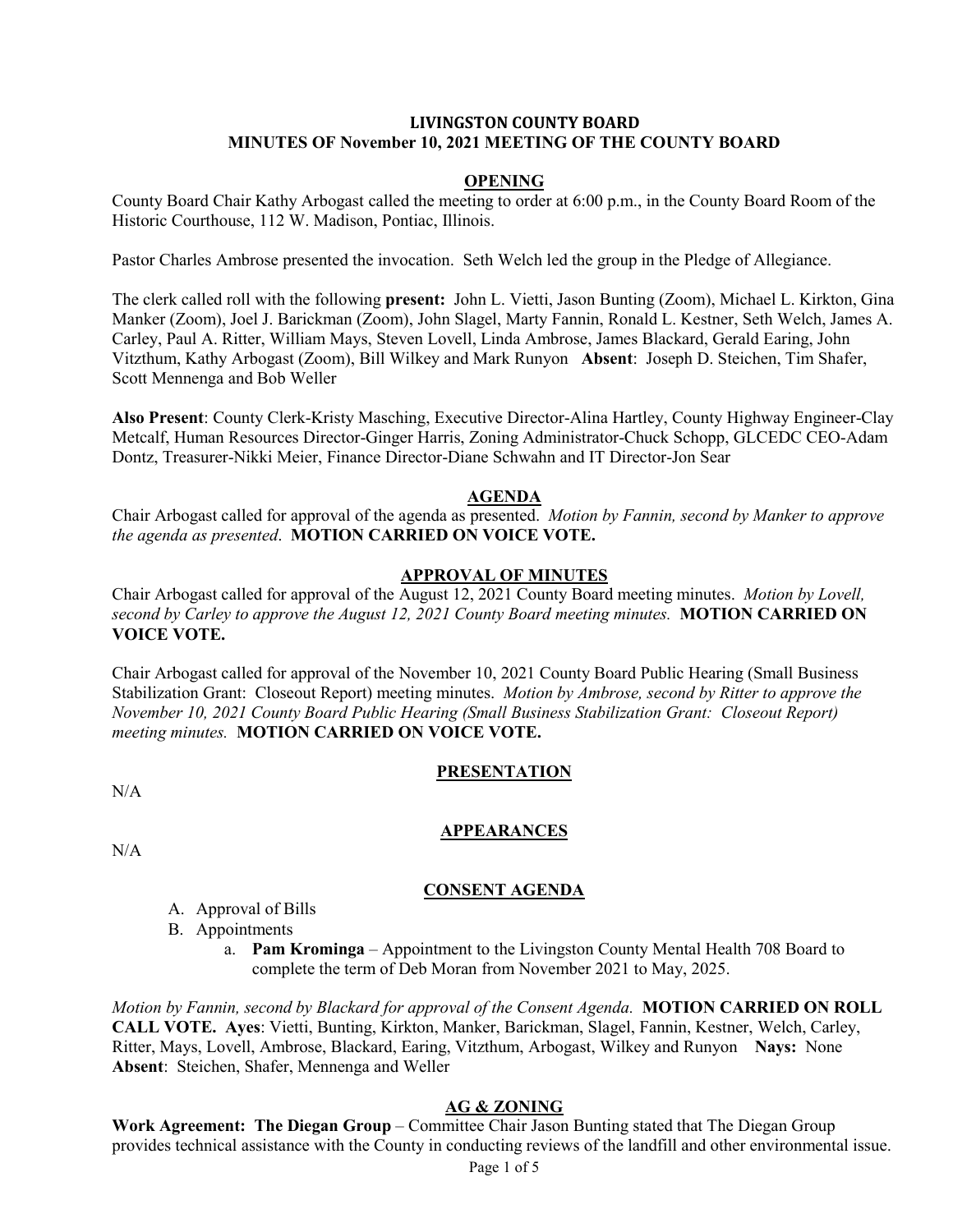The new agreement proposes a slight increase in the hourly rate for three members of the staff with three other staff members' rates remaining the same. *Motion by Bunting, second by Earing to approve the Work Agreement with the Diegan Group as presented.* **MOTION CARRIED ON ROLL CALL VOTE. Ayes**: Vietti, Bunting, Kirkton, Manker, Barickman, Slagel, Fannin, Kestner, Welch, Carley, Ritter, Mays, Lovell, Ambrose, Blackard, Earing, Vitzthum, Arbogast, Wilkey and Runyon **Nays:** None **Absent**: Steichen, Shafer, Mennenga and Weller

Bunting reported that the e-recycling event held at Dwight on Saturday, November 6 collected a little less than two and a half truckloads of recyclable equipment. Bunting thanked all who came out to help with the successful event.

## **HIGHWAY**

Committee Chair Steve Lovell introduced County Highway Engineer Clay Metcalf who reviewed the **Action Agenda Items** as follows:

- **a) Agreement & Resolution (#2021-11-53):** Hampton, Lenzini and Renwick, design of bridge replacement SN 053-3032 on CH 16 2520N, 300E, Including appropriating resolution – Rebuild Illinois Bond funds and Motor Fuel Tax
- **b) Agreement:** Fehr Graham Eng. & Environmental Preliminary Engineering Services for design of bridge replacement SN 053-3107 in Long Point Road Dist., 2410N, 500E.
- **c) Quarterly Report: 3rd Quarter FY 21**

*Motion by Lovell, second by Runyon to approve all three items of the Highway Action Items (with one roll call vote).* **MOTION CARRIED ON ROLL CALL VOTE. Ayes**: Vietti, Bunting, Kirkton, Manker, Barickman, Slagel, Fannin, Kestner, Welch, Carley, Ritter, Mays, Lovell, Ambrose, Blackard, Earing, Vitzthum, Arbogast, Wilkey and Runyon **Nays:** None **Absent**: Steichen, Shafer, Mennenga and Weller

Lovell reported that the order for the new truck was cancelled and the building was in the hands of the architect.

## **FINANCE**

**Ordinances Providing for the Levy of Taxes FY 2022 & Adopting the FY 2022 Annual Budget & Appropriations -** Executive Director Alina Hartley reviewed comments that Finance Director Diane Schwahn had put together regarding the FY 2022 budget, since she was unable to attend the meeting. It was noted that one of the goals was to maintain or reduce the County Tax Rate. The levy worksheet (pg. 70) showed that the rate was expected to decrease to 1.07316 for FY 2022, compared to 1.12374 in 2021 and 1.17086 in 2019. At the end of the budget (pg. 219), a document was included that outlined the changes made to the budget after the budget was put on display last month. All totals, individual department narratives and summary tables were updated to reflect the changes. A brief overview of the revenue and expenses was included in the transmittal letter and detailed in the Budget summaries section (pages 53-68). There are tables (pages 59 and 60) which show two years of actuals, the estimated amounts for FY 2021 and budgeted amounts for FY 2022. Revenues across all funds (not including transfers) were budgeted at \$30,727,547 (a 16% increase over FY 2021). For FY 2022 the county's expenditures exceeded our revenues by approximately \$8.9 million which is attributed to the following: \$1.6Mcompletion of the H&E Building project; \$2.3 M-Deficit in the Pontiac Host Fund due to capital projects; \$780,000-Economic Development carry over; and \$4M across all Highway Funds. Revenues & expenses for the General Fund may be found in the Budget Summaries section (pages 62-64). General Fund revenue has increased approximately 8%. Expenses in the General Fund have increased approximately 7%. Most of this increase is due to approved wage increases for contract and non-contract employees. Wage increases for non-contract employees was higher this year, in order to stay competitive and catch up with the minimum wage increases taking place. The ending fund balances for all funds are shown on page 58. Overall, the county's fund balances remain strong. Diane wanted to thank the Finance Committee and the County Board for their support in the development of the budget document. She also thanked Ginger Harris and Alina for their assistance as well. Hartley noted that the biggest kudos should go to Diane for all the hard work she had put in to the process to provide the budget document. Alina also stated that she was impressed with Diane's attention to detail and her ability to keep up with all the changes that were made throughout the process.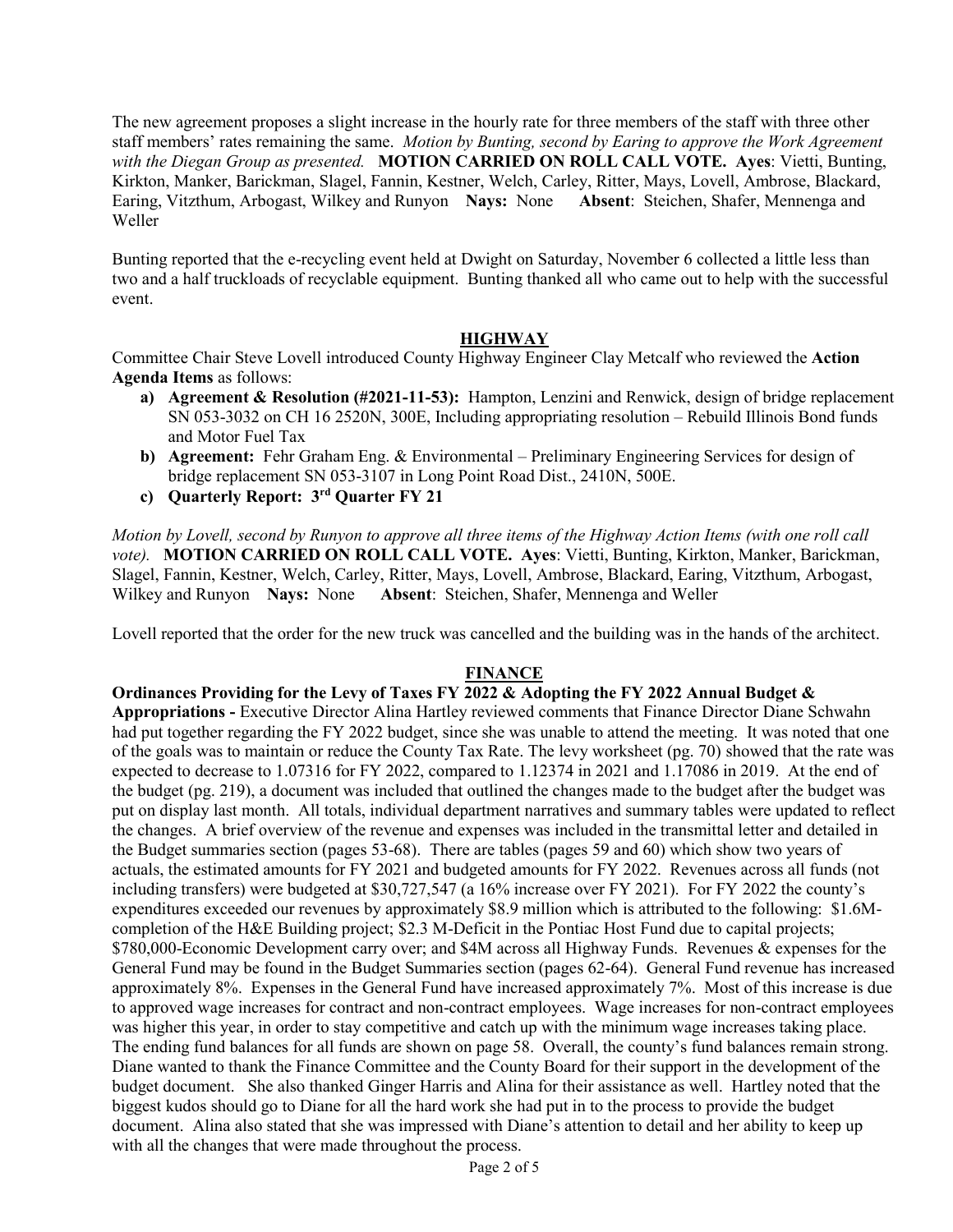*Motion by Slagel, second by Bunting to approve Ordinance (#2021-11-55): Providing for the Levy of Livingston County Taxes, Ordinance (#2021-11-56): Providing for the Levy of Taxes: Mental Health Fund Levy & Developmentally Disabled Person Fund Levy and Ordinance (#2021-11-57): Providing for the Levy of Taxes: Southeast Livingston County Ambulance Service Fund (with one roll call vote).* **MOTION CARRIED ON ROLL CALL VOTE. Ayes**: Vietti, Bunting, Kirkton, Manker, Barickman, Slagel, Fannin, Kestner, Welch, Carley, Ritter, Mays, Lovell, Ambrose, Blackard, Earing, Vitzthum, Arbogast, Wilkey and Runyon **Nays:** None **Absent**: Steichen, Shafer, Mennenga and Weller

*Motion by Slagel, second by Bunting to approve Ordinance (#2021-11-54): Adopting FY 2022 Annual Budget & Appropriations.* **MOTION CARRIED ON ROLL CALL VOTE. Ayes**: Vietti, Bunting, Kirkton, Manker, Barickman, Slagel, Fannin, Kestner, Welch, Carley, Ritter, Mays, Lovell, Ambrose, Blackard, Earing, Vitzthum, Arbogast and Wilkey **Nays:** Runyon **Absent**: Steichen, Shafer, Mennenga and Weller

**Resolution (#2021-11-58 through #2021-11-61) Authorizing Transfers of Property –** Treasurer Nikki Meier reported that the four parcels (PIN#16-16-09-428-003 Chatsworth, PIN#27-27-03-153-006 Chatsworth, PIN#27- 27-03-184-007 empty lot, Chatsworth and PIN#27-27-03-328-005 Owego Twp. Pontiac, were transfers of deeds for properties sold on the sealed bid auction. *Motion by Slagel, second by Earing to approve the four Resolutions (#2021-11-58 through #2021-111-61) Authorizing Transfers of Property (with one roll call vote).* **MOTION CARRIED ON ROLL CALL VOTE. Ayes**: Vietti, Bunting, Kirkton, Manker, Barickman, Slagel, Fannin, Kestner, Welch, Carley, Ritter, Mays, Lovell, Ambrose, Blackard, Earing, Vitzthum, Arbogast, Wilkey and Runyon **Nays:** None **Absent**: Steichen, Shafer, Mennenga and Weller

**Resolution (#2021-11-62): Approving Proposals Resulting from American Rescue (Community Response Program) RFP** – Vice-Chair Slagel (in the absence of Committee Chair Shafer) explained that their committee had discussed the proposals at great length. The resolution included the proposals they were recommending for approval at this time. Slagel stated that they had denied a few proposals and were also holding a few back for further discussion. The Public Health Department found other grant sources to cover their request for COVID related salary expenses. *Motion by Slagel, second by Fannin to approve Resolution (#2021-11-62) Proposals Resulting from the American Rescue (Community Response Program RFP.* Discussion followed. It was noted that the County has awarded \$2.5 million to date which includes the presented resolution and has received \$3.4 million of a potential \$6.9 million. **MOTION CARRIED ON ROLL CALL VOTE. Ayes**: Vietti, Bunting, Kirkton, Manker, Barickman, Slagel, Fannin, Kestner, Welch, Carley, Ritter, Mays, Lovell, Ambrose, Blackard, Earing, Vitzthum, Arbogast and Runyon **Nays:** Wilkey **Present:** Mays **Absent**: Steichen, Shafer, Mennenga and Weller

## **ELECTION, RULES AND LEGISLATIVE**

Committee Chair Mike Kirkton stated that the final draft of the revised Standing Rules had been completed. The final copy will be provided to all the board members for their review for one month with a vote to be taken at the December County Board meeting. If members have any questions, corrections or need more explanation on an item they are to contact any of the committee members. Kirkton expressed his gratitude to the committee for the time and effort they put into the review and updating of this document.

## **INFORMATION TECHNOLOGY**

Committee Chair Marty Fannin reported that would be looking into multi-factor authentication for all the county employees. They hope to vote on it next month.

## **SHERIFF, JAIL & LICENSE**

Committee Chair Jim Carley reported that at the Admin Committee meeting suggestions and recommendations were made. Their committee has had discussions with the Sheriff and the department. Carley stated that the Sheriff's Department is in full agreement with the following: that all payments from the federal prison program go directly to the Courthouse rather than the Jail first; the federal payments will now be paid electronically to the Treasurer; their department will adhere to all the guidelines outlined in the County's Purchasing Program; and all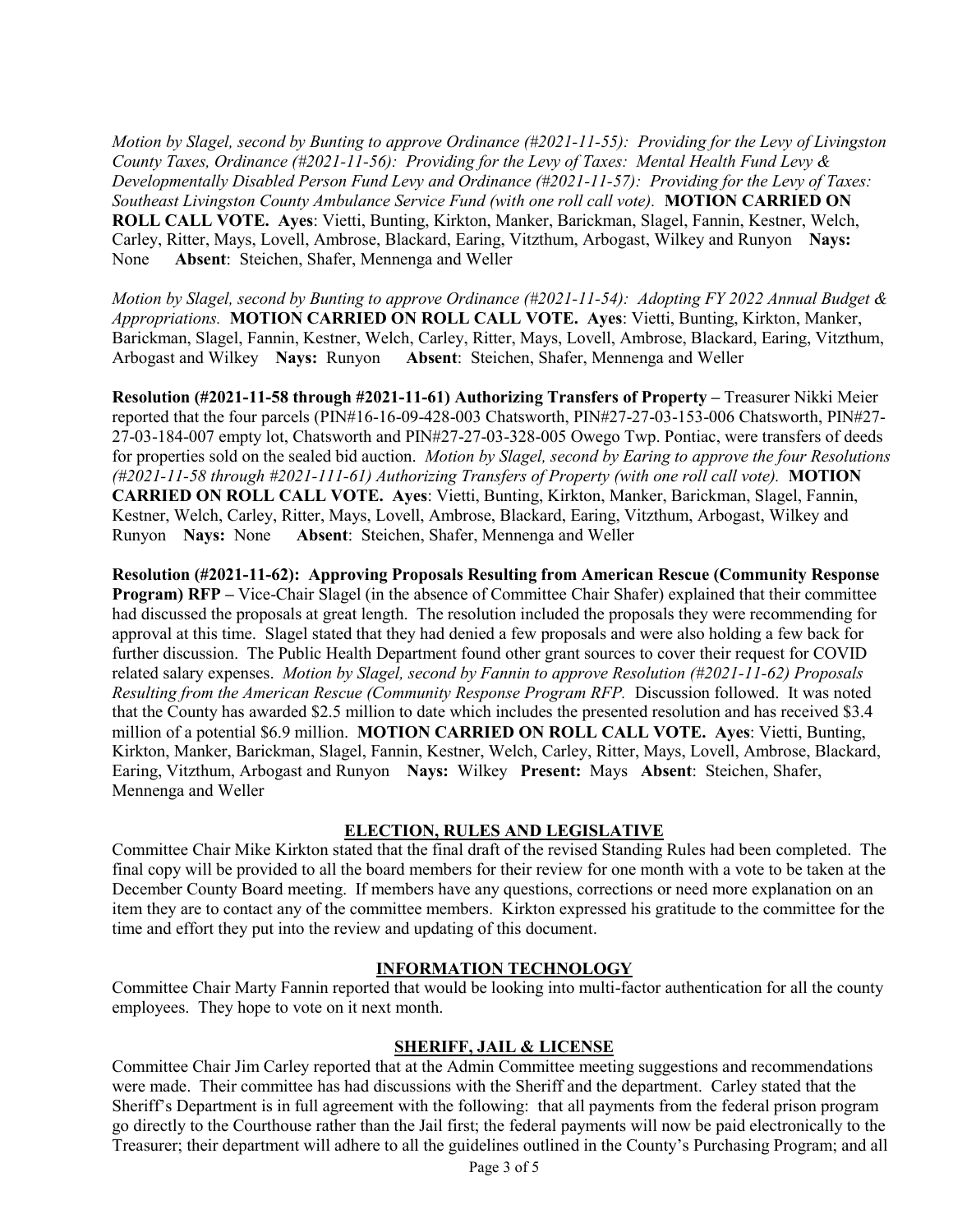contracts will be reviewed by the State's Attorney and will have two signatures. A new favorable medical contract has been worked out by Lisa Draper.

## **PERSONNEL**

Chair Vietti reported that they didn't meet.

#### **PUBLIC PROPERTY**

Committee Chair John Vitzthum noted that the power was turned on today at the new building. Hartley stated that there would be 2-3 weeks of mechanical equipment startups, review of mechanical punch lists next week, all furniture is installed and the water leak issue has been resolved. The generator install is unknown at this time. The demolition process was discussed. Vitzthum reported that he had received word from the Children's Advocacy group was very excited to be there.

#### **VETERAN'S ASSISTANCE COMMISSION**

Committee Chair Ron Kestner reported that they had a well-attended meeting. Tom Bailey reported that he had had some inquiries about the part-time secretarial position, as well as his part-time superintendent job. They will end the year well within their budget.

## **ADMINISTRATIVE**

No report.

#### **LIVINGSTON COUNTY HOUSING AUTHORITY**

John Slagel reported that they are meeting next week.

## **BOARD OF HEALTH**

No report.

## **MENTAL HEALTH BOARD**

Jack Vietti reported that their next meeting would be held next Thursday, November 17 at 4:00 p.m.

#### **PUBLIC COMMENT**

Mike Kirkton reminded everyone that Veteran's Day was tomorrow. He reminded everyone that Memorial Day was in memory of those who lost their lives in defense of our country. Veteran's Day honors those who came home. Hug a Veteran.

Marty Fannin wished the Marine Corp a "Happy Birthday" today. "Semper Fi"

Kathy Arbogast extended a thank you to all the Veterans who serve on our Board. She noted that the City of Pontiac would be holding a Veteran's Day ceremony at 11:00 a.m. on the west side of the Historic Courthouse. If it's inclement weather, they will hold it at St. Mary's.

Bill Wilkey inquired about the status of the Law & Justice Center ADA issues. Hartley stated that it was pending at this time and would be discussed in a future Executive Session

## **EXECUTIVE SESSION**

 $N/A$ 

## **ANNOUNCEMENTS**

 $N/A$ 

#### **ADJOURNMENT**

*The meeting adjourned at 6:45 p.m., on motion by Kestner, second by Blackard.* **MOTION CARRIED ON VOICE VOTE.**